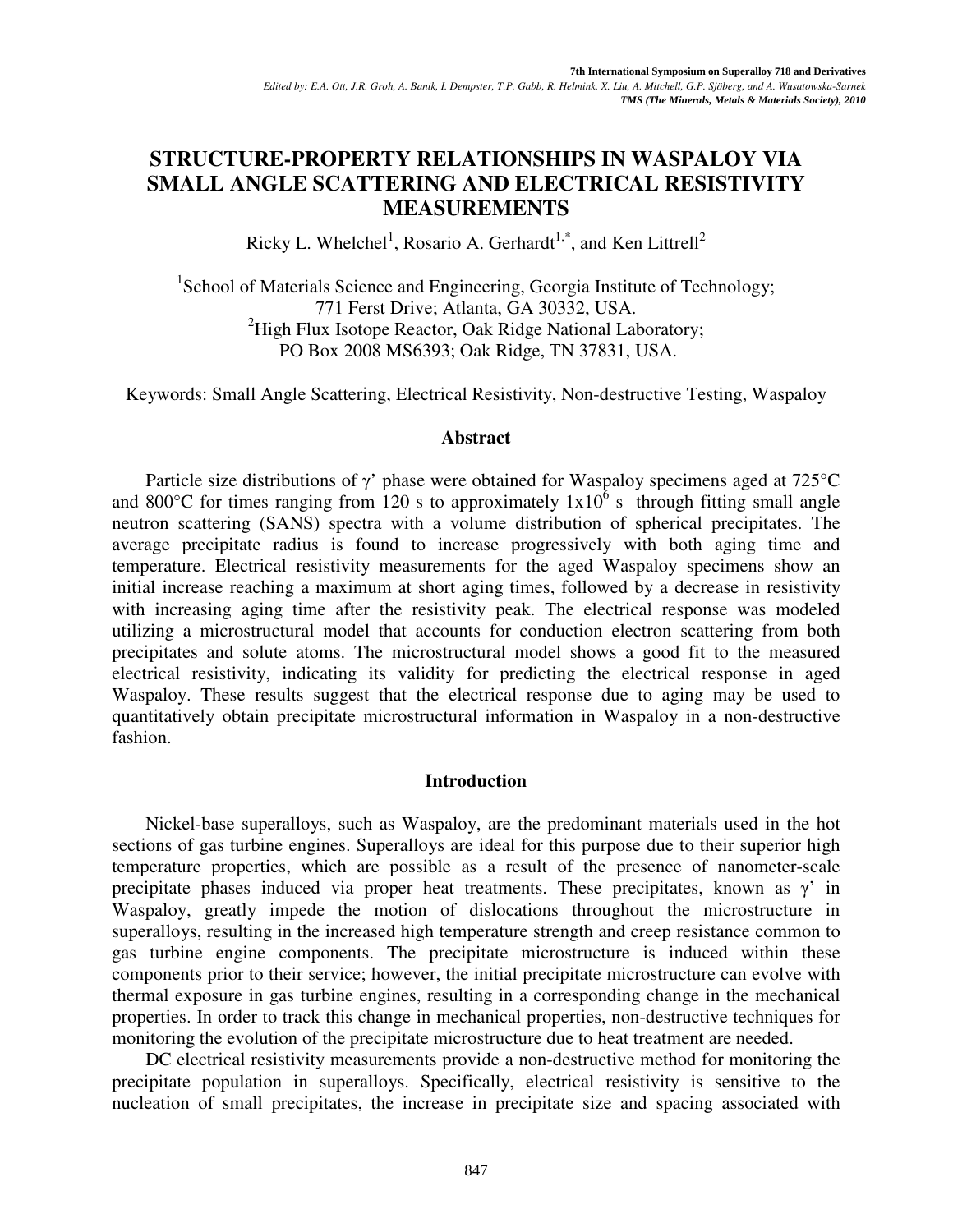growth and coarsening, and the removal of precipitate phase solute from the matrix phase [1-6]. It was shown for Nimonic alloy PE16 that during the initial stages of aging, the nucleation of small precipitates (< 1nm) causes a significant increase in conduction electron scattering over that of the initial solutionized specimen [6]. A similar observation was made for 7012 aluminum, and this increasing resistivity region has been modeled with a Johnson-Mehl-Avrami (JMA) type equation [7]. The JMA behavior was associated with the increase in the volume fraction of GP zones in this alloy. Unfortunately, this model does not predict electrical resistivity behavior past the initial maximum in resistivity. Since gas turbine engine components are age-hardened well past this resistivity peak prior to service, it is desirable to model the resistivity behavior for much longer aging times. Such a model for resistivity has been recently suggested, whereby the changes in precipitate size, spacing, volume fraction, and matrix solute content are considered [2, 4, 5]. This allows for the more complex microstructural changes associated with the growth and coarsening of the γ' precipitates to be included within the electrical response model.

Small angle scattering (SAS) techniques, such as small angle X-ray scattering (SAXS) and small angle neutron scattering (SANS), are among the methods by which the precipitate microstructure can be quantitatively analyzed in nickel-base superalloys [2, 4, 5, 8-10]. SAS techniques are useful, as the measurement is taken throughout the sample volume of interest. SANS measurements are particularly well-suited for nickel-base superalloy specimens as nickel is highly absorbing of X-rays. Neutrons, on the other hand, are highly penetrating allowing for thick (mm scale) slices to be measured. Fitting of SAS spectra can provide a volume distribution of particle sizes, provided that the precipitate morphology and the chemistry of the particles and matrix are known [11]. In fact, volume distributions of  $\gamma$ ' precipitates in Waspaloy have been obtained from SAS data for a variety of heat treatment conditions [2, 4, 5]. The microstructural information obtained from SAS modeling can be used in the creation of structure-property relationships for monitoring the evolving microstructure via non-destructive type analysis techniques.

In this paper, small angle neutron scattering spectra obtained from Waspaloy specimens aged at 725°C and 800°C were fit with a volume distribution of spherical precipitates. The fitted volume distributions were used in the calculation of a microstructural model for the expected electrical response as a function of aging time. The microstructural model was compared to the actual measured resistivity, showing the effectiveness of the model for predicting electrical trends with aging time in Waspaloy.

#### **Procedure**

#### Heat Treatments

 Bulk Waspaloy bars (13 mm in diameter) were obtained from Fry Steel. The approximate composition of the Waspaloy bars is as follows (in at %: Ni 56.1, Cr 21.2, Co 12.3, Ti 3.6, Al 2.7, Mo 2.5 and Fe 1.3). The Waspaloy bars were solution treated at 1145°C for 4 hours and quenched in a  $\sim$  5 wt% brine solution. The solution treated bars were sectioned into approximately 8 mm sections, and these sections were aged at 725°C and 800°C for times ranging from 120 s to approximately  $1x10^6$  s followed by a second quench. All aging times used for this study are listed in Table I. The age hardened sections were further sectioned into approximately 2 mm thick samples for subsequent microscopy, small angle neutron scattering (SANS), and electrical resistivity testing.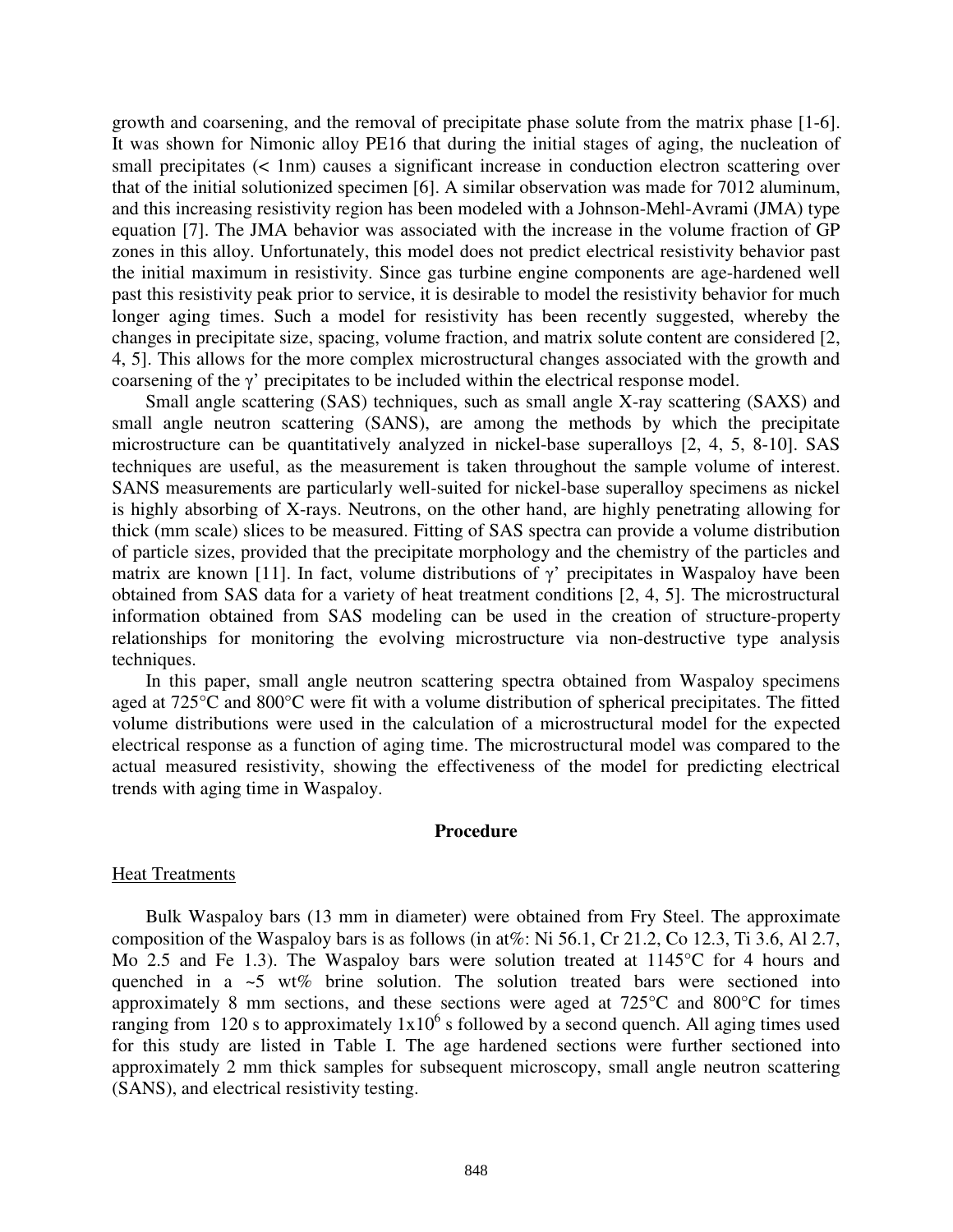| Aging Time (s)   | $1.2 \times 10^{2}$ | $3.6x10^{2}$  | $1.08\times10^{3}$ | $1.8x10^{3}$                                                                     | $5.4x10^{3}$ | $1.26\times10^{4}$ |
|------------------|---------------------|---------------|--------------------|----------------------------------------------------------------------------------|--------------|--------------------|
| Aging Time (min) |                     | 6             | 18                 | 30                                                                               | 90           | 210                |
|                  |                     |               |                    |                                                                                  |              |                    |
| Aging Time (s)   | $3.06\times10^{4}$  | $6.66x10^{4}$ |                    | $1.386x10^{5}$ 3.186x10 <sup>5</sup> 5.886x10 <sup>5</sup> 9.486x10 <sup>5</sup> |              |                    |
| Aging Time (h)   | 8.5                 | 18.5          | 38.5               | 88.5                                                                             | 163.5        | 263.5              |

Table I. Aging times used for the Waspaloy specimens heat treated at both 725°C and 800°C. The aging times are listed in both minutes/hours and seconds for clarity.

#### **Microscopy**

Specimens for microscopic observations were ground with 400 US grit SiC grinding papers, followed by polishing with 9  $\mu$ m and 3  $\mu$ m diamond polishing solutions. Fine polishing was performed using a suspension of 4 parts of 0.05  $\mu$ m colloidal silica mixed with 1 part H<sub>2</sub>O<sub>2</sub> followed by polishing with a suspension of 0.05 µm alumina. Specimens for microstructural imaging were electrolytically etched with a preferential matrix  $(y)$  etchant, allowing for observation of γ- γ' contrast [3]. This etchant consisted of 2 parts methanol and 1 part HNO<sub>3</sub> at room temperature. The specimens were immersed in the solution for approximately 30 s along with the application of 50V DC from a Keithley 228A voltage/current source. Microstructural images were obtained using a Park Systems XE-100E atomic force microscope (AFM) in noncontact mode. Specimens for energy dispersive spectroscopy (EDS) measurements were exposed to a preferential  $\gamma$  etchant, consisting of 10 ml each of HCl, HNO<sub>3</sub>, H<sub>2</sub>O and 0.3g of molybdic acid reagent. EDS measurements were obtained using a LEO 1530 scanning electron microscope.

### Small Angle Neutron Scattering

 Specimens for SANS studies were ground with a series of 400, 800, and 1200 SiC US grit grinding papers. SANS measurements were performed at the High Flux Isotope Reactor on the CG-2 beamline at Oak Ridge National Laboratory. This beamline has a cold neutron source with a 1 m<sup>2</sup> area detector with 5x5 mm<sup>2</sup> pixel resolution. The measurements were obtained with three different instrument configurations, resulting in data obtained for three different scattering vector (Q) ranges. The high and medium Q ranges were obtained with a source to sample distance of 9.229 m and a wavelength of 4.75 Å. The sample to detector distances for the high and medium Q ranges were 1.161 m and 8.861 m respectively. The low Q region was obtained with a source to sample distance of 17.275 m, a sample to detector distance of 19.361 m, and a wavelength of 12 Å. The scattering intensity was azimuthally averaged as a function of Q for each instrument configuration, yielding an entire Q range of approximately  $10^{-3}$   $\AA^{-1}$  to 1  $\AA^{-1}$ .

 All data reduction and modeling was performed using the Igor Pro software from Wavemetrics, Inc. Data reduction was performed using the Spice SANS reduction package [12], whereas data modeling was conducted using the Irena package [11]. Both of these packages were created for modeling and analysis of SAS data within the Igor Pro software[11,12]. The SANS spectra were fitted to obtain volume distributions of spherical particle sizes using a hard sphere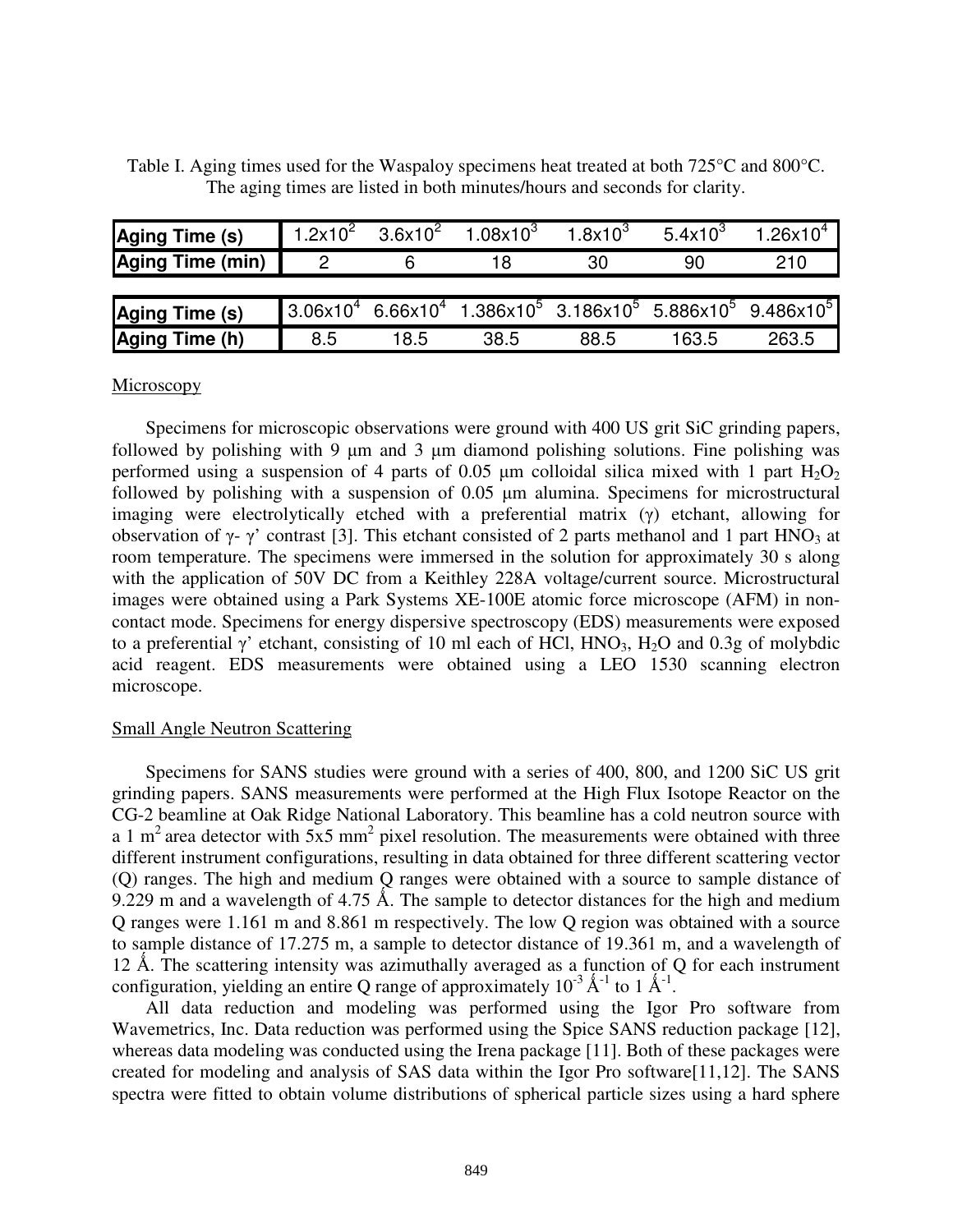model for the structure factor and a spherical form factor. These assumptions are accurate as the  $γ'$  precipitates are known to be spherical in this alloy [1-5]. The equations for the structure factor and form factor used in the current study are presented in great detail by Ilavsky and Jemian [11]. Specimens exposed to a preferential  $\gamma$ ' etchant were used to calculate the  $\gamma$ -  $\gamma$ ' scattering contrast from EDS measurements. The composition of the matrix phase as measured by EDS is given nominally as  $Ni_{0.607}Cr_{0.2304}Co_{0.135}Mo_{0.028}$ , whereas the composition of the precipitate phase was assumed to be  $Ni<sub>3</sub>Ti<sub>0.5</sub>Al<sub>0.5</sub>$  since the chemical formula for  $\gamma$ ' in Waspaloy is Ni<sub>3</sub>(Al, Ti).

## Electrical Resistivity Testing

 Specimens used for electrical resistivity measurements were prepared in a similar fashion as the microscopy specimens. DC four-point probe resistivity testing was performed via a Signatone model S301-6 probe station attached to a Signatone SP4-40045TFS four probe head along different diametric orientations of each sample. Current was applied using the delta mode setting of a Keithley 6221 AC/DC current source, and voltage measurements were obtained using a Keithley 2182A nanovoltmeter. This yielded resistance values that were subsequently converted to resistivity values via proper geometric correction factors [13].

## **Results And Discussion**

# Microscopy

A representative microstructural image of the  $\gamma$  precipitate microstructure after aging at 725°C for 1.26x10<sup>4</sup> s is shown in Figure 1. Since a preferential matrix etchant was utilized, the  $\gamma$ ' precipitates appear as upraised spheres in Figure 1. The precipitate sizes and their relative spacing increased with increasing aging time, and the precipitates remained spherical throughout all aging times, as assumed for SANS modeling.



Figure 1. AFM topography image of the  $\gamma$ ' precipitate phase due to aging at 725°C for 1.26x10<sup>4</sup> s Small Angle Neutron Scattering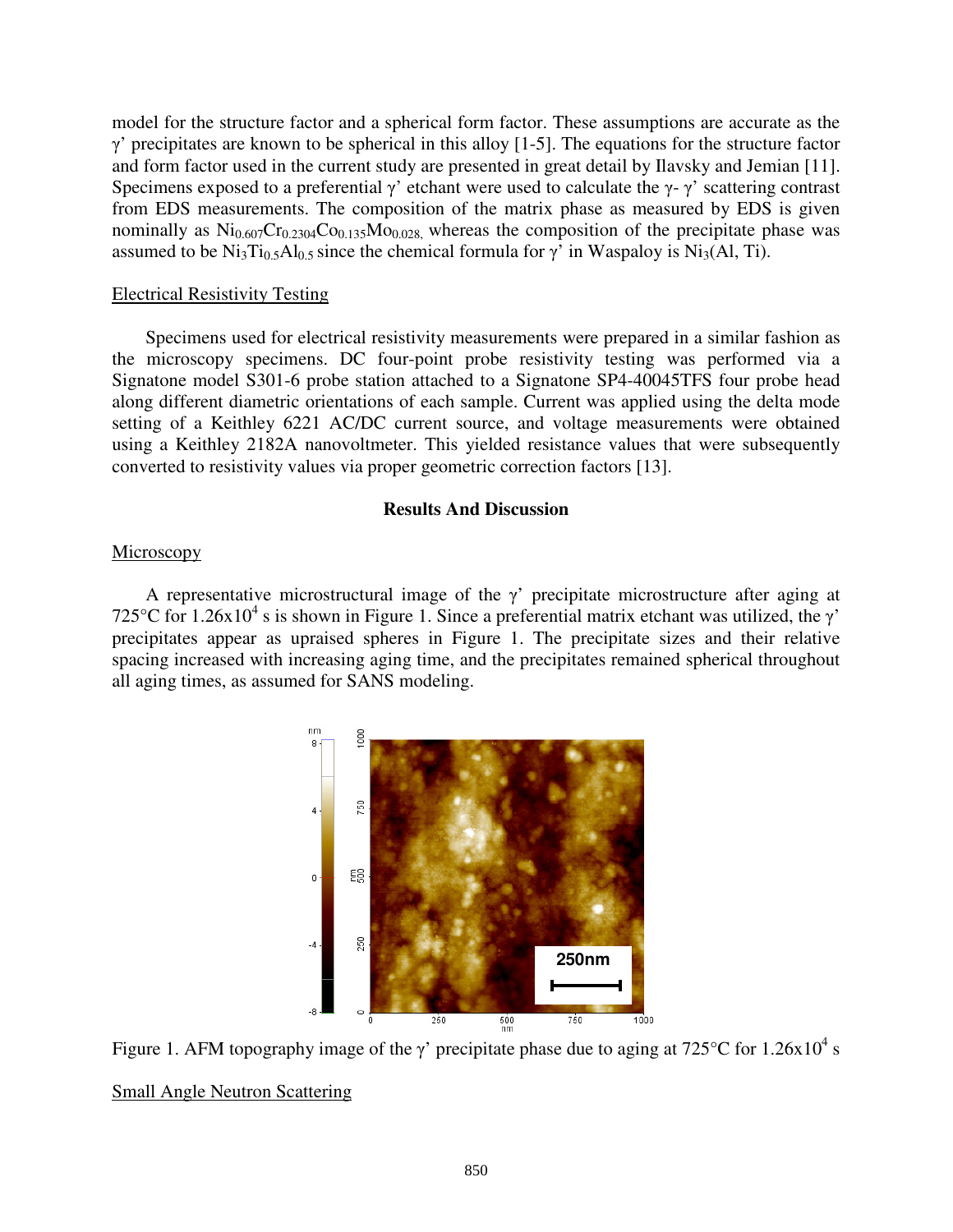The SANS spectra for aging at 725°C and 800°C for various aging times are presented in Figure 2: in order to make the data more readable, only selected spectra are shown.



Figure 2. Selected SANS spectra for Waspaloy specimens aged at (a) 725°C and (b) 800°C for various aging times. Arrows indicate the shift in the scattering region due to the coarsening of  $\gamma$ ' precipitates.

The scattering region for  $\gamma$ ' ranges between Q values of 0.005 and 0.2  $\AA$ <sup>-1</sup>. The linear-like region (for the log-log axes used) at very low  $Q \approx 0.005 \text{\AA}^{-1}$ ) may be attributed to scattering from larger scattering objects, such as carbides, since the scattering vector is inversely proportional to the size of the scattering object. For both aging temperatures examined, the  $\gamma$ ' scattering region shifts to lower values of Q with aging time, indicating the increase in the size of the precipitates due to heat treatment. The precipitate scattering regions for samples aged at short aging times show a peak-like function. This peaked scattering region is known as a correlation peak and indicates inter-particle scattering from closely spaced precipitates [14]. At longer aging times, the peak begins to disappear indicating a decrease in inter-particle scattering from an increasing γ' nearest neighbor distance.

#### Microstructural Information From SANS

 SANS spectra, like those presented in Figure 2, were fit to obtain volume distributions of spherical precipitates. The derived particle size distributions of the γ' phase (PSD's) are shown in Figure 3 and display the evolution in the precipitate microstructure with aging. For the samples aged at 725°C for the two shortest aging times, there was no significant scattering region; therefore, no PSD's were obtained for those samples.

It may be noted in Figure 3 that for both aging temperatures, the  $\gamma$  precipitates exhibit very narrow distributions at the initial aging times. With continued aging the PSD's shift to larger diameters and they broaden significantly, which is a typical coarsening behavior during aging. Moreover, the PSD's for aging at 800°C are shifted to larger diameters than the PSD's for aging at 725°C for all cases, which is attributed to the faster rate of diffusion at the higher temperature.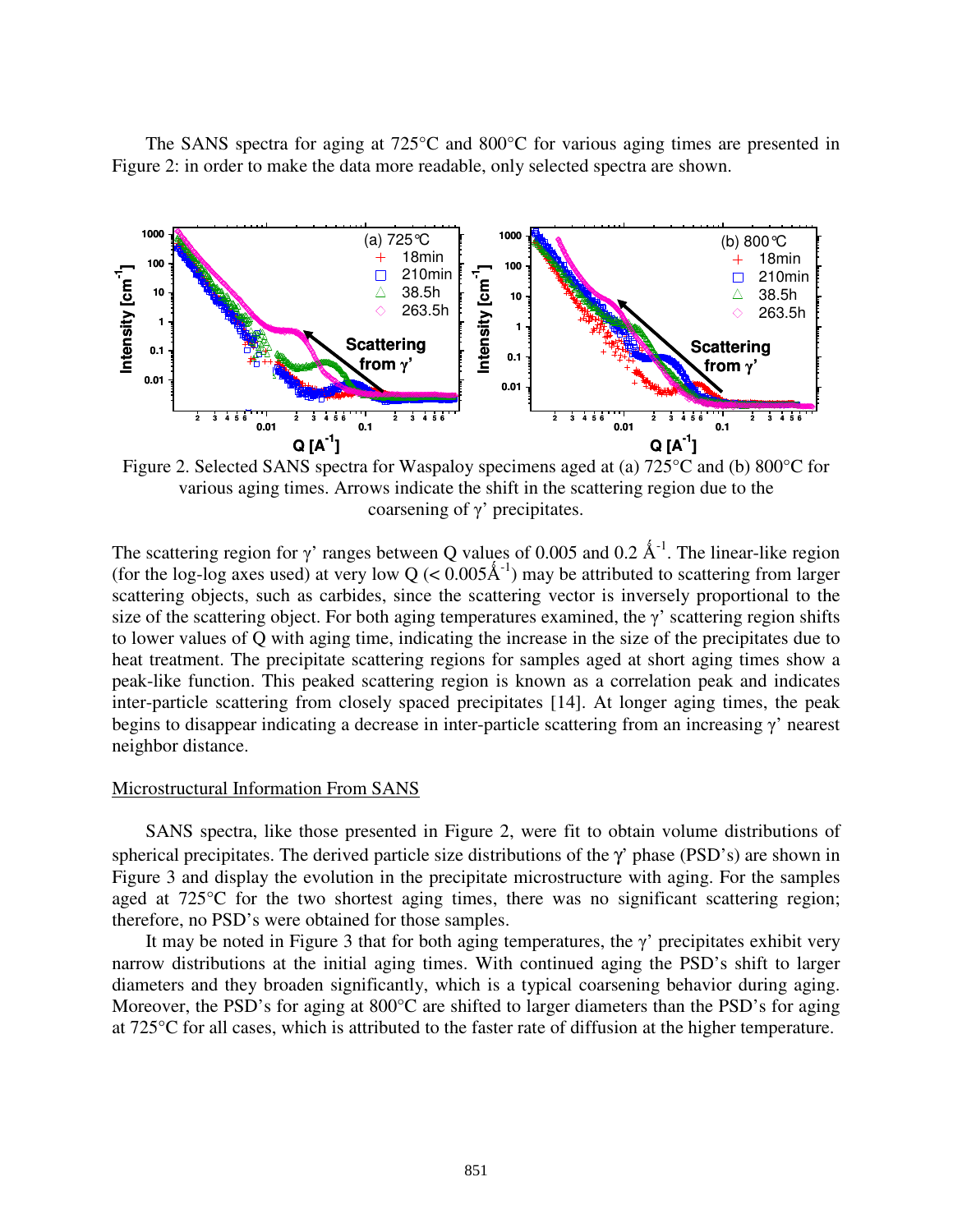

Figure 3. Particle size distributions obtained from fitting of the SANS spectra from Waspaloy specimens aged at 725°C and 800°C. Each consecutive aging time has been shifted upwards for increased readability.

Figure 4a shows the change of the average precipitate radius  $\langle \langle r \rangle$  with aging time obtained from the PSD's shown in Figure 3. Figure 4b shows the coarsening behavior of the average precipitate radii through a plot of  $\langle r \rangle^3$  versus time. The error bars are derived from the full width at half the maximum of the PSD's.

Figure 4a reiterates the progressive increase in precipitate size with both aging time and temperature that was shown in Figures 2 and 3. The average radii range from 1.7 nm for the shortest aging time at 725°C to 29.9 nm for the longest aging time at 800°C. Figure 4b displays the expected  $t^{1/3}$  temporal power law behavior for the precipitate radii, indicating diffusion controlled coarsening.



Figure 4. Change of average precipitate radii  $\langle \langle r \rangle$  with aging time for Waspaloy specimens aged at  $725^{\circ}$ C and  $800^{\circ}$ C. The data is presented as (a)  $\lt$ r> versus time (on a logarithmic scale) and (b)  $\langle r \rangle^3$  versus time (on a linear scale). Linear fits are shown for the  $\langle r \rangle^3$  versus time data.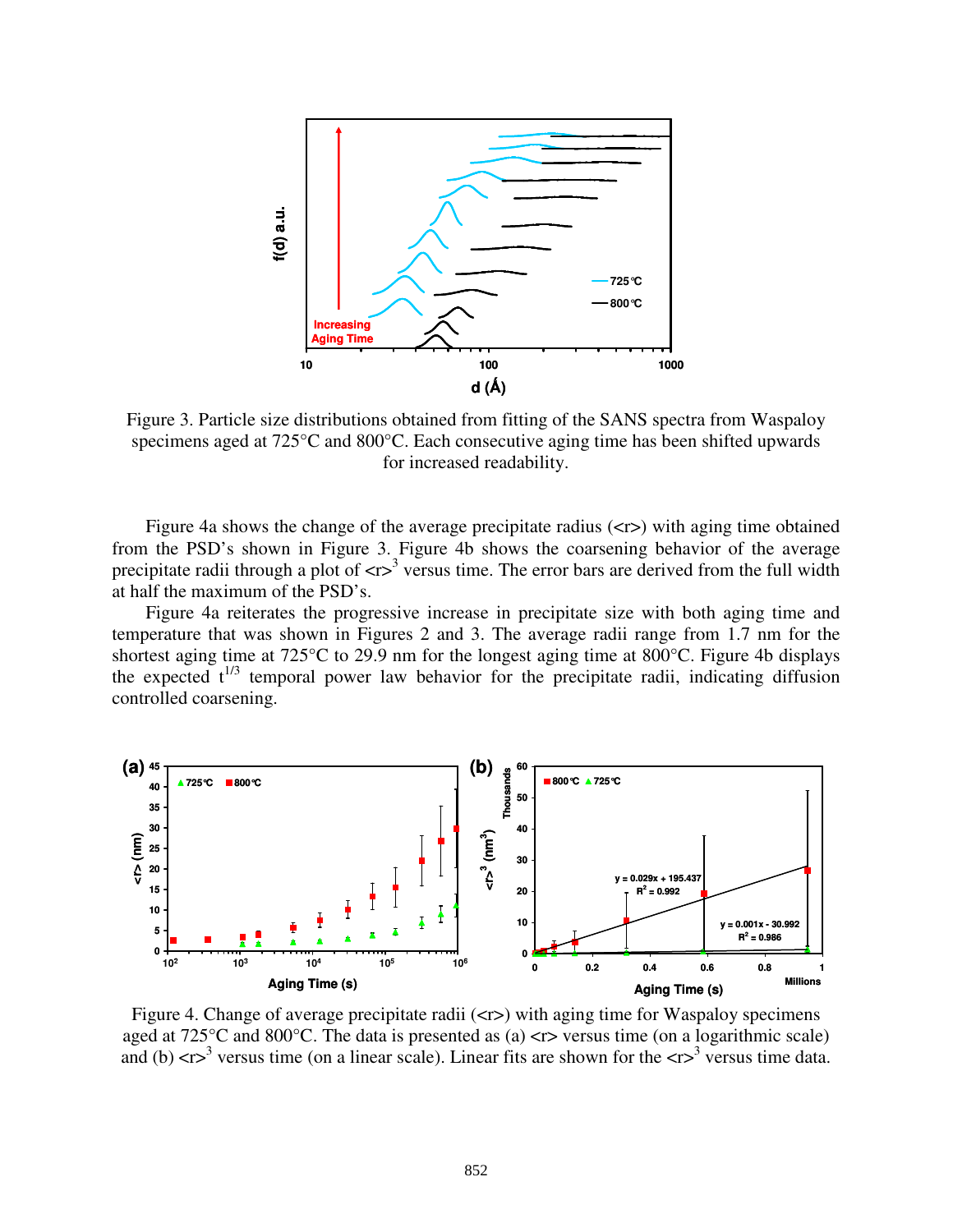### Microstructural Modeling of Electrical Behavior

 The measured electrical resistivity (ρ) behavior of the Waspaloy specimens due to aging at 725°C and 800°C is shown in Figure 5. The data points at 1 s represent the resistivity of the solution treated specimens.



Figure 5. Measured electrical resistivity as a function of aging time for Waspaloy specimens aged at 725°C and 800°C

It may be seen in Figure 5 that the electrical resistivity curves increase at the initial aging times, and then reach a maximum in resistivity, followed by a gradual resistivity decrease to values below that of the solution treated specimens. The maximum is reached at shorter aging times for aging at the higher temperature of 800°C. The initial resistivity increase is attributable to the fast nucleation of small, closely spaced precipitates. On the other hand, the decreasing trend is due to changes in the size and spacing of the precipitates as well as solute atoms being removed from the matrix phase due to precipitation.

 The microstructural model to be presented in this paper accounts for changes to an agehardened material's resistivity due to corresponding changes to the frequency of conduction electron scattering from precipitates and from solute atoms. A detailed derivation of all aspects of this model is available elsewhere [2, 4, 5], but for clarity a short explanation of the model will be presented. The frequency of conduction electron scattering from precipitates should increase as the surface area per unit volume  $(S_V)$  of the precipitates increases; however, such scattering events should decrease in frequency with increasing precipitate nearest neighbor distance (∆), due to an increase in a conduction electron's mean free path through the material. Therefore, a figure of merit that accounts for changes in the precipitate microstructural geometry on the electrical response can be defined by equation 1 [2]. This figure of merit is designated as  $\eta_{\rm g}$ .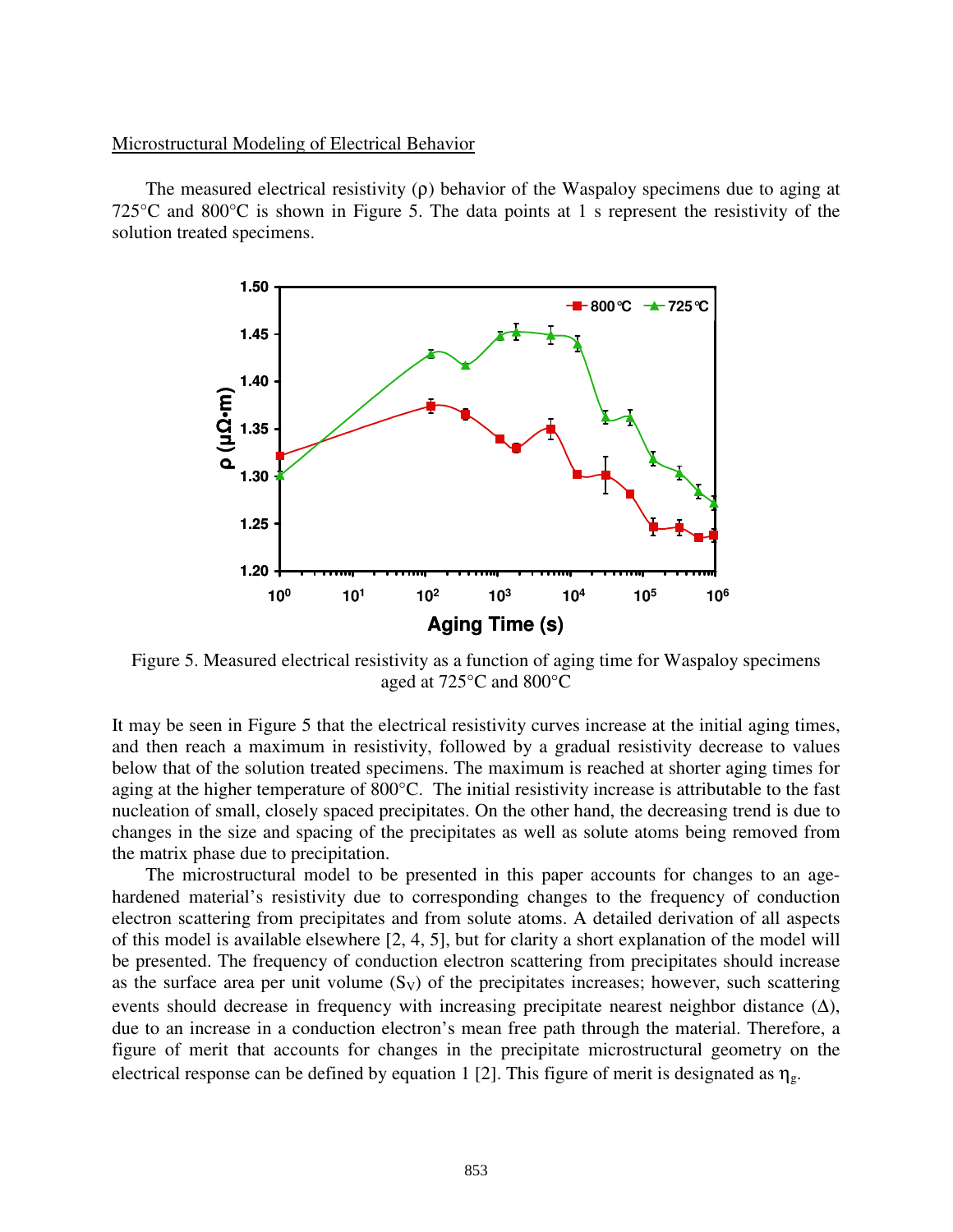$$
\eta_s \equiv \frac{S_V}{\Delta} \tag{1}
$$

For a uniform random distribution of point particles,  $\Delta$  is given by equation 2, where N<sub>V</sub> is the number density of particles [15].

$$
\Delta = 0.554 N_v^{-1/3}
$$
 (2)

Assuming spherical particle morphology, as is expected for Waspaloy,  $\eta_g$  reduces to that given by equation 3, for a single distribution of precipitates  $[2]$ . The variable,  $f_v$ , is the precipitate volume fraction.

$$
\eta_{g} = 3.33 \frac{f_{V}^{4/3}}{< r > 2}
$$
 (3)

Equation 3 only accounts for conduction electron scattering from precipitates. A complete microstructural resistivity model must also account for conduction electron scattering from solute atoms in the matrix phase. To account for these scattering events, the matrix phase by itself is considered to be a complete solid solution containing all of the alloying elements of the bulk Waspaloy material. According to Matthiessen's rule, pure metals will display the lowest resistivities, whereas, the addition of solute atoms to the solid solution results in increasing resistivity. From a microstructural standpoint, increases in the precipitate volume fraction arise from drawing precipitate phase solute atoms out of the matrix phase, thus decreasing the resistivity of the matrix. This does not imply that the resistivity of the entire material decreases progressively with increasing precipitate volume fraction. The total material resistivity is a function of the competing mechanisms of conduction electron scattering from the precipitates themselves and the decreased conduction electron scattering in the matrix as the precipitate volume fraction increases.

To quantify the changes in matrix solute content on the conduction electron scattering behavior of the entire microstructure, it is necessary to know the resistivity behavior of the matrix as a function of composition. The composition of the matrix is in turn determined by the precipitate volume fraction. For a binary metallic system in complete solid solution the resistivity behavior is often parabolic with composition; however, Waspaloy is a complex system containing several alloying elements. It is to be expected that the resistivity behavior will vary depending on which alloying elements diffuse the fastest. This is in turn determined by the aging temperature. Unfortunately, the resistivity of the matrix alone cannot be determined experimentally, since the  $\gamma$  precipitates cannot be completely removed from the material while leaving the matrix phase intact.

To avoid this issue, an empirical model has been recently proposed [4, 5] that accounts for the matrix resistivity behavior as a function of volume fraction. This compositional figure of merit ( $\eta_c$ ) added to the geometrical figure of merit ( $\eta_g$ ) given by equation 3 yields a model for conduction electron scattering from both precipitates and solute atoms. This compositional figure of merit is given by equation 4 [5].

$$
\eta_c \equiv -C f_V^n \tag{4}
$$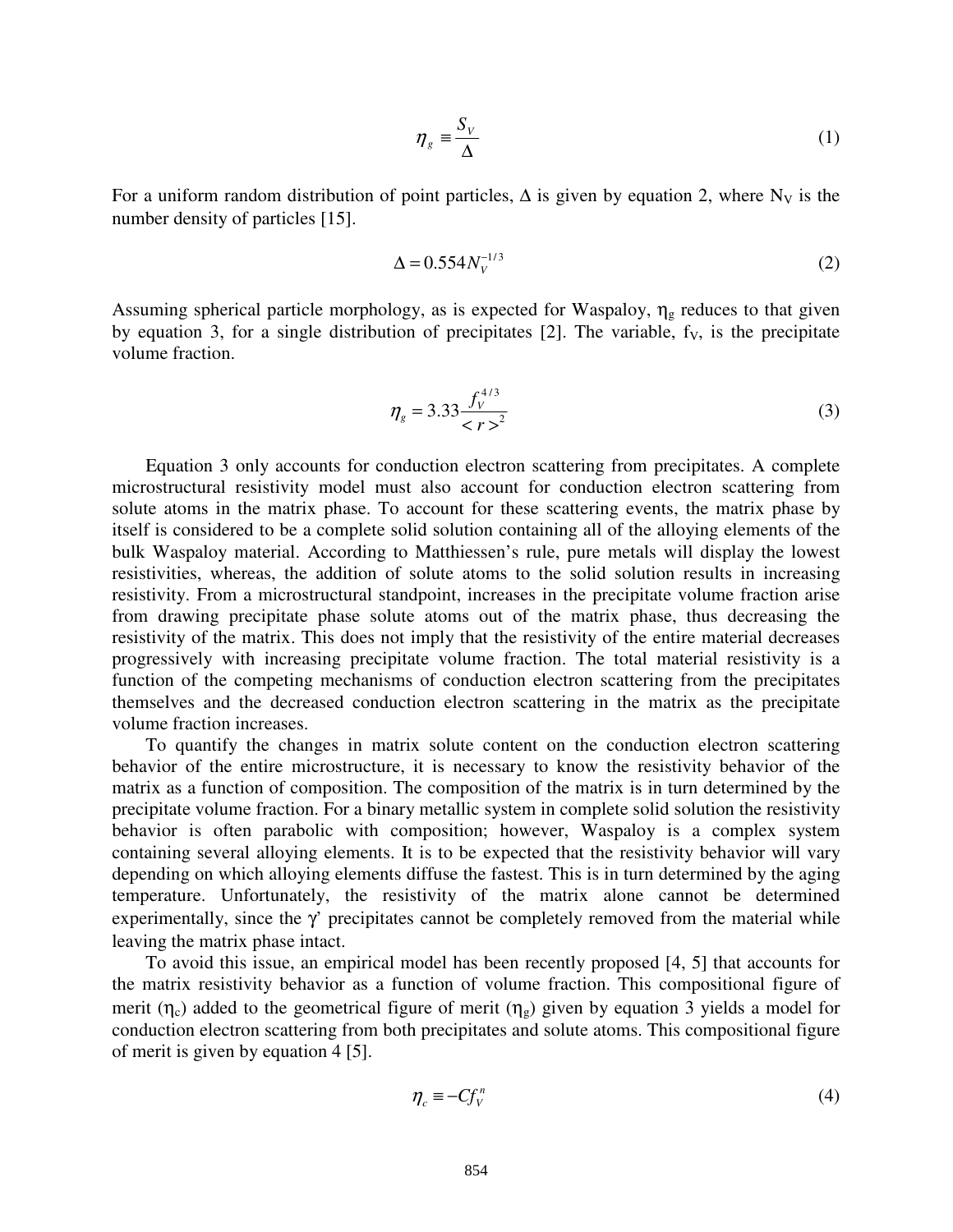Equation 4 has positive fitting constants, C and n, that can be fit to the electrical resistivity behavior after the geometrical effects on conduction electron scattering have been accounted for. Equation 4 is negative since all increases in volume fraction should decrease the frequency of conduction electron scattering events in the matrix.

The microstructural model for the conduction electron scattering ability of the entire microstructure (precipitates and matrix) is designated as  $\eta$ ' and is given by equation 5 [5]. Equation 5 is normalized by the absolute value of the numerator maximum to yield a unit-less value. Equation 5 approaches infinity during nucleation due to the small initial precipitate size (< 1 nm). This continual increase in resistivity as the precipitate size decreases is not a physical behavior in age hardening systems. Therefore equation 5 is only useful for modeling the resistivity after the initial maximum. For aging times before the maximum, the method given by Ferragut et al. [7] may be used to model the electrical behavior.

$$
\eta = \frac{\eta_s + \eta_c}{|\eta_{\text{max}}|} = \frac{3.33 \frac{f_v^{4/3}}{f_v^{2}} - C f_v^{n}}{|\eta_{\text{max}}|}
$$
(5)

The constants C and n may be varied to yield a fit of the reduced resistivity ( $\rho_{\text{red}}$ ), given by equation 6.

$$
\rho_{red} \equiv \frac{\rho_i - \rho_{ST}}{\rho_{\text{max}} - \rho_{ST}} \tag{6}
$$

In equation 6, the variables  $\rho_i$ ,  $\rho_{ST}$ , and  $\rho_{max}$  are the measured resistivities of the aged specimens, the resistivity of the solution treated sample, and the maximum value of the resistivity respectively.

 The resistivities presented in Figure 5 were converted to reduced resistivities using equation 6, and are presented in Figure 6. The reduced resistivities were fit employing non-linear least squares regression with the  $\eta$ ' microstructural model given by equation 5. The  $\eta$ ' fits are included in Figure 6, along with the fitting parameters C and n. The average precipitate radii and volume fractions required for equation 5 were obtained from the PSD's presented in Figure 3. In the case of aging at 725°C, only the data after the peak in resistivity were fit, since this is the region where the η' model is valid.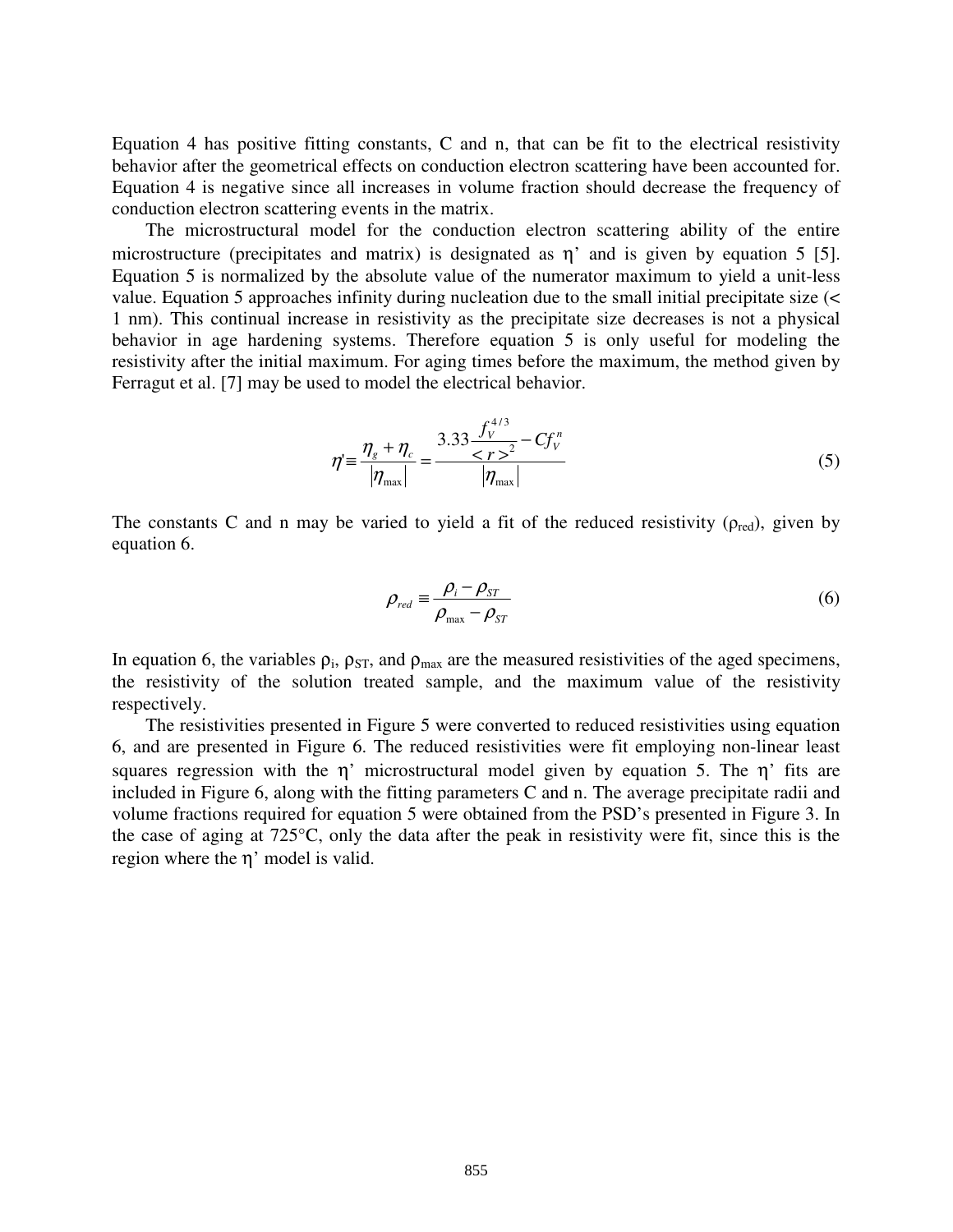

Figure 6. Reduced resistivity ( $\rho_{\text{red}}$ ) as a function of aging time for aging at (a) 725°C and (b) 800°C. The data is fit with a microstructural model for the expected electrical behavior (η') via non-linear least squares regression. The fitting parameters are included on the graphs.

The good fit of the η' model to the actual measured resistivity data shown in Figure 6 proves the validity of this microstructural model for predicting the electrical response in age hardened Waspaloy. With the exception of a few outliers (most notably the specimen aged at 800°C for  $5.4x10<sup>3</sup>$  s), the microstructural model clearly shows the same trends as the measured resistivity data. Further improvements to this model may include the effects of matrix strains (accompanied by an expected increase in dislocation density) and calculating the effect of the exact matrix composition and precipitate composition on the electrical response.

## **Conclusions**

 Small angle neutron scattering has proven to be an accurate, statistically significant, method of obtaining volume distributions of  $\gamma$ ' precipitates in aged Waspaloy specimens. The average precipitate radii, derived from these volume distributions, increase progressively with both aging time and aging temperature. Electrical resistivity measurements for the aged Waspaloy specimens show an initial increase to a maximum at short aging times, followed by a decrease after the initial resistivity peak. The η' microstructural model shows a good fit to the measured electrical resistivity, indicating that this model and its corresponding assumptions are valid for predicting the electrical response in aged Waspaloy for aging times after the initial maximum in resistivity. The validity of the η' model also indicates the sensitivity of electrical resistivity measurements, to quantitative aspects of the  $\gamma$  precipitate microstructure in nickel base superalloys.

#### **Acknowledgements**

The authors wish to acknowledge the funding for this work provided by the U.S. Department of Energy under grant number DE-FG 02-03-ER 46035. All SANS data was obtained at Oak Ridge National Laboratory's High Flux Isotope Reactor, sponsored by the Scientific User Facilities Division, Office of Basic Energy Sciences, U.S. Department of Energy.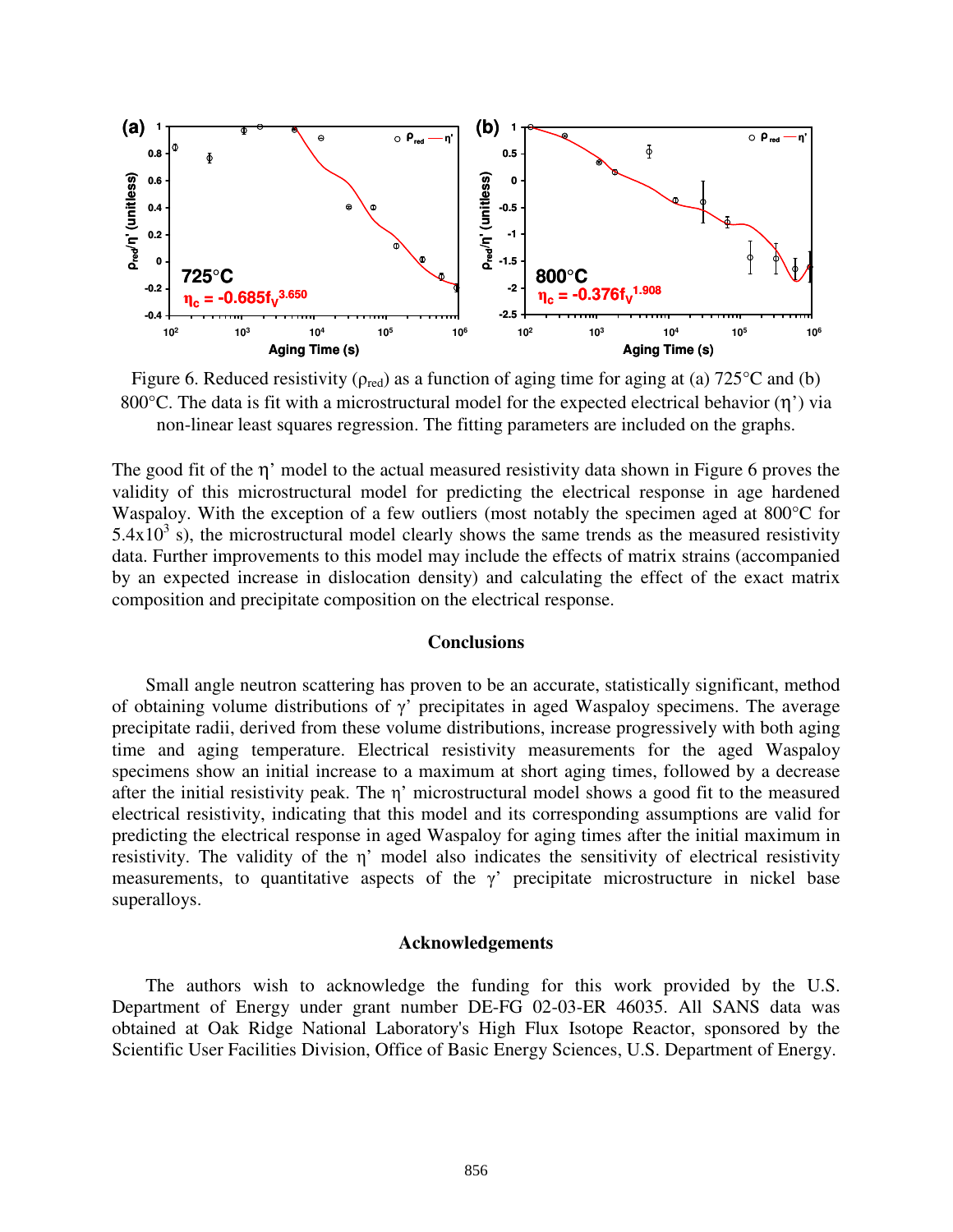## **References**

- 1 R. L. Whelchel, V. S. K. G. Kelekanjeri, and R. A. Gerhardt, "Mechanical and electrical characterisation in age hardened Waspaloy microstructures," *International Heat Treatment and Surface Engineering,* vol. 3, pp. 35-39, 2009.
- 2 V. S. K. G. Kelekanjeri, L. K. Moss, R. A. Gerhardt, and J. Ilavsky, "Quantification of the coarsening kinetics of γ' precipitates in Waspaloy microstructures with different prior homogenizing treatments," *Acta Materialia,* vol. 57, pp. 4658-4670, Sep 2009.
- 3 V. S. K. G. Kelekanjeri and R. A. Gerhardt, "Etch pit and γ' precipitate evolution in controlled Waspaloy microstructures aged at 725, 800 and 875°C," *Acta Materialia,* vol. 57, pp. 616-627, Jan 2009.
- 4 R. L. Whelchel, V. S. K. G. Kelekanjeri, R. A. Gerhardt, and J. Ilavsky, "Effect of Aging Treatment on the Microstructure and Resistivity of a Nickel Base Superalloy," *Metallurgical and Materials Transactions A,* Submitted for Publication, 2010.
- 5 R. L. Whelchel, V. S. K. G. Kelekanjeri, R. A. Gerhardt, J. Ilavsky, and K. C. Littrell, "Correlating Small Angle Scattering Spectra to Electrical Resistivity Changes in a Nickel-Base Superalloy," in *Materials Research Society Spring Meeting*, San Francisco, CA, Document W10.5, 2010.
- 6 R. J. White, S. B. Fisher, K. M. Miller, and G. A. Swallow, "Resistometric Study of Aging in Nimonic Alloys (I). PE16," *Journal of Nuclear Materials,* vol. 52, pp. 51-58, 1974.
- 7 R. Ferragut, A. Somoza, and I. Torriani, "Pre-precipitation study in the 7012 Al-Zn-Mg-Cu alloy by electrical resistivity," *Materials Science and Engineering A-Structural Materials Properties Microstructure and Processing,* vol. 334, pp. 1-5, Sep 2002.
- 8 D. Mukherji, D. Del Genovese, P. Strunz, R. Gilles, A. Wiedenmann, and J. Rosler, "Microstructural characterisation of a Ni-Fe-based superalloy by in situ small-angle neutron scattering measurements," *Journal of Physics: Condensed Matter,* vol. 20, pp. 104220-104228, 2008.
- 9 J. Zrnik, P. Strunz, P. Hornak, V. Vrchovinsky, and A. Wiedenmann, "Microstructural changes in long-time thermally exposed Ni-base superalloy studied by SANS," *Applied Physics A,* vol. 74, pp. S1155-S1157, 2002.
- 10 M. Sundararaman, W. Chen, R. P. Wahi, A. Wiedenmann, W. Wagner, and W. Petry, "TEM and SANS Investigation of Age Hardened Nimonic PE16 after Cyclic Loading at Room-Temperature," *Acta Metallurgica Et Materialia,* vol. 40, pp. 1023-1028, May 1992.
- 11 J. Ilavsky and P. R. Jemian, "Irena: tool suite for modeling and analysis of small-angle scattering," *Journal of Applied Crystallography,* vol. 42, pp. 347-353, Apr 2009.